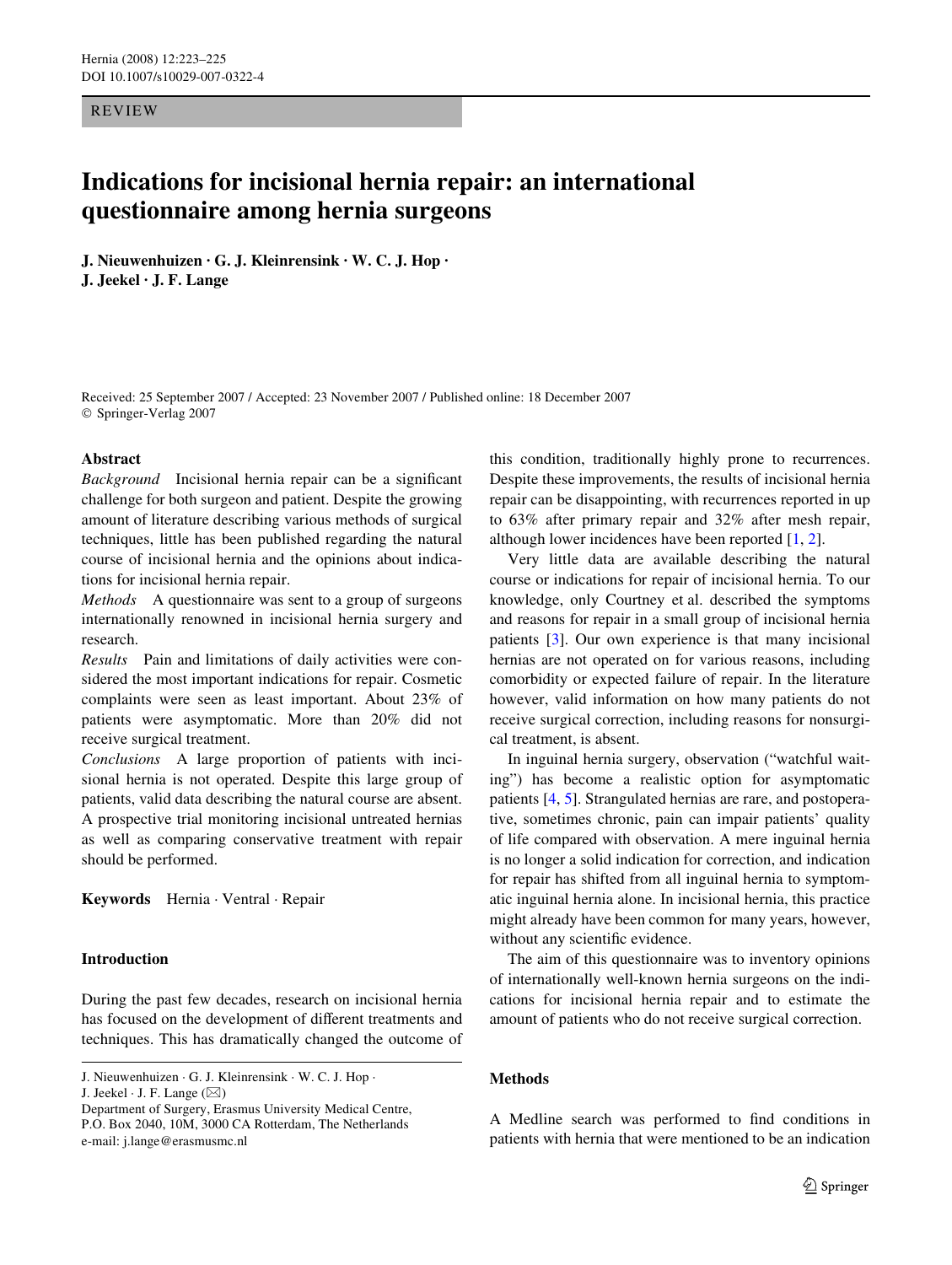<span id="page-1-0"></span>**Table 1** Number of patients: asymptomatic and acute incarceration

| Ouestion               | Average | Range      |  |  |
|------------------------|---------|------------|--|--|
| New patients last year | 101     | 10-600     |  |  |
| Asymptomatic patients  | 23%     | $0 - 50\%$ |  |  |
| Repairs                | 78      | $10 - 556$ |  |  |
| No surgical treatment  | 22%     | $0 - 50$   |  |  |
| Acute incarceration    | 6%      | $0 - 30\%$ |  |  |

for repair. This included symptoms mentioned by the patient or conditions mentioned by the surgeon. The questionnaire was sent by e-mail to 70 surgeons specialized in hernia surgery and active in the field of hernia research, of whom 36 (51%) responded. The questionnaire consisted of two parts. The first part comprised five questions (see Table [1](#page-1-0)). The surgeons were asked how many patients they had seen in their outpatient clinic. If no exact numbers were at hand, estimations were asked for. Reasons for refraining from surgical intervention were also requested.

- 1. Can you give an estimation of the number of new incisional hernia patients that visited your outpatient clinic last year?
- 2. Can you give an estimation of how many of these patients were asymptomatic at presentation?
- 3. Can you give an estimation of the number of incisional hernia repairs in your clinic last year?
- 4. Can you give an estimation of how many patients did not receive surgical repair (e.g., conservative treatment)?
- 5. Can you give an estimation of how many patients were operated for acute incarceration or strangulation?

The second part of the questionnaire consisted of a table in which an opinion was asked about nine different indications

224 Hernia (2008) 12:223–225

for repair (Table [2](#page-1-1)). Subjects were asked to rate their opinions on these indications from 1–5. An extra possibility was present to propose additional operation indications.

Statistical analysis was performed using Wilcoxon's signed ranks test.

## **Results**

Results of the questionnaire are listed in Tables [1](#page-1-0), [2](#page-1-1) and [3.](#page-1-2)

The average number of new patients seen in the outpatient clinic was 98. At presentation 23% were asymptomatic. On average 80 patients were operated each year, and the surgeons estimated that 22% of patients did not receive surgical correction of their incisional hernia (Table [1](#page-1-0)). Of all patients presenting with incisional hernia, 6% were operated for acute incarceration or strangulation. The main reasons for observational treatment were obesity, asymptomatic hernias, and comorbidity (Table [3](#page-1-2)).

Limitation of daily activities and pain were considered the most important reasons to surgically correct incisional

<span id="page-1-2"></span>**Table 3** Reasons not to operate

| Reasons                          | Times mentioned<br>19       |  |  |  |  |
|----------------------------------|-----------------------------|--|--|--|--|
| Comorbidity, high operation risk |                             |  |  |  |  |
| Asymptomatic                     | 10                          |  |  |  |  |
| High body mass index or obesity  | 5                           |  |  |  |  |
| High age                         | 3                           |  |  |  |  |
| Large size                       | $\mathcal{D}_{\mathcal{L}}$ |  |  |  |  |
| Smoking                          | 1                           |  |  |  |  |
| No progression                   | 1                           |  |  |  |  |
| Loss of abdominal wall tissue    |                             |  |  |  |  |
| Small hernia                     |                             |  |  |  |  |

<span id="page-1-1"></span>**Table 2** Indications for repair

| Indication                                   | Average Pain |                          | Limitations<br>of daily<br>activities | (Possible)<br>period<br>of incarceration | Progressive Risk of | enlargement incarceration dysfunction (no pain or | Respiratory | Discomfort Young<br>limitation) | age                   | Only<br>cosmetic<br>complaints |
|----------------------------------------------|--------------|--------------------------|---------------------------------------|------------------------------------------|---------------------|---------------------------------------------------|-------------|---------------------------------|-----------------------|--------------------------------|
| Pain                                         | 1.4          | $\overline{\phantom{0}}$ | <b>NS</b>                             | <b>NS</b>                                | <b>NS</b>           | <b>NS</b>                                         | P < 0.05    | P < 0.05                        | $P < 0.05$ $P < 0.05$ |                                |
| Limitations of<br>daily activities           | 1.4          | <b>NS</b>                | $\overline{\phantom{0}}$              | <b>NS</b>                                | <b>NS</b>           | <b>NS</b>                                         | P < 0.05    | P < 0.05                        | $P < 0.05$ $P < 0.05$ |                                |
| (Possible) period of<br>incarceration        | 1.6          | <b>NS</b>                | <b>NS</b>                             |                                          | <b>NS</b>           | <b>NS</b>                                         | <b>NS</b>   | <b>NS</b>                       | $P < 0.05$ $P < 0.05$ |                                |
| Progressive enlargement                      | 1.7          | <b>NS</b>                | <b>NS</b>                             | <b>NS</b>                                | -                   | <b>NS</b>                                         | <b>NS</b>   | <b>NS</b>                       | <b>NS</b>             | P < 0.05                       |
| Risk of incarceration                        | 1.7          | NS.                      | <b>NS</b>                             | <b>NS</b>                                | <b>NS</b>           | $\overline{\phantom{0}}$                          | NS          | <b>NS</b>                       | <b>NS</b>             | P < 0.05                       |
| Respiratory dysfunction*                     | 2.0          |                          | $P < 0.05$ $P < 0.05$                 | <b>NS</b>                                | <b>NS</b>           | <b>NS</b>                                         | -           | <b>NS</b>                       | <b>NS</b>             | P < 0.05                       |
| <b>Discomfort</b><br>(no pain or limitation) | 2.1          |                          | $P < 0.05$ $P < 0.05$                 | <b>NS</b>                                | <b>NS</b>           | <b>NS</b>                                         | P < 0.05    | $\overline{\phantom{0}}$        | P < 0.05              | P < 0.05                       |
| Young age                                    | 2.1          |                          | $P < 0.05$ $P < 0.05$                 | P < 0.05                                 | <b>NS</b>           | <b>NS</b>                                         | <b>NS</b>   | <b>NS</b>                       |                       | P < 0.05                       |
| Only cosmetic complaints 2.7                 |              |                          | $P < 0.05$ $P < 0.05$                 | P < 0.05                                 | P < 0.05            | P < 0.05                                          | P < 0.05    | P < 0.05                        | P < 0.05              |                                |
|                                              |              |                          |                                       |                                          |                     |                                                   |             |                                 |                       |                                |

*NS* not significant